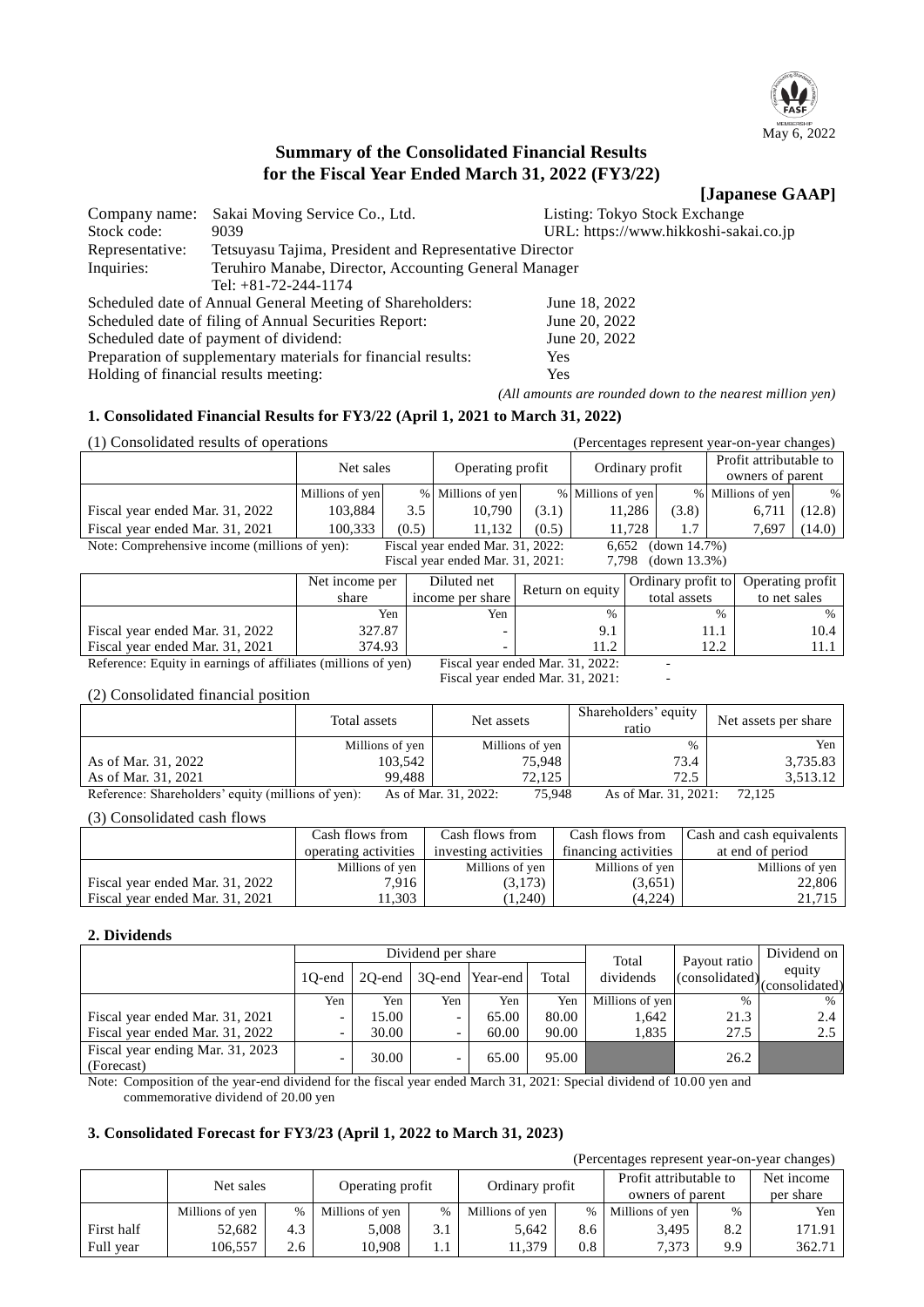### **\* Notes**

(1) Changes in significant subsidiaries during the period (changes in specified subsidiaries resulting in changes in scope of consolidation): None Newly added: - Excluded: -

(2) Changes in accounting policies and accounting-based estimates, and restatements

- 1) Changes in accounting policies due to revisions in accounting standards, others: Yes
- 2) Changes in accounting policies other than 1) above: None
- 3) Changes in accounting-based estimates: None
- 4) Restatements: None

#### (3) Number of outstanding shares (common shares)

| 1) Number of shares outstanding at the end of the period (including treasury shares) |                   |                                  |                   |  |  |  |  |  |  |
|--------------------------------------------------------------------------------------|-------------------|----------------------------------|-------------------|--|--|--|--|--|--|
| As of Mar. 31, 2022:                                                                 | 21,162,000 shares | As of Mar. 31, 2021:             | 21,162,000 shares |  |  |  |  |  |  |
| 2) Number of treasury shares at the end of the period                                |                   |                                  |                   |  |  |  |  |  |  |
| As of Mar. 31, 2022:                                                                 | 832,136 shares    | As of Mar. 31, 2021:             | 631,713 shares    |  |  |  |  |  |  |
| 3) Average number of shares outstanding during the period                            |                   |                                  |                   |  |  |  |  |  |  |
| Fiscal year ended Mar. 31, 2022:                                                     | 20,470,419 shares | Fiscal year ended Mar. 31, 2021: | 20,531,412 shares |  |  |  |  |  |  |

# **Reference: Summary of Non-consolidated Financial Results**

### **1. Non-consolidated Financial Results for FY3/22 (April 1, 2021 to March 31, 2022)**

| (1) Non-consolidated results of operations |                 |       | (Percentages represent year-on-year changes) |       |                   |       |                   |        |
|--------------------------------------------|-----------------|-------|----------------------------------------------|-------|-------------------|-------|-------------------|--------|
|                                            | Net sales       |       | Operating profit                             |       | Ordinary profit   |       | Profit            |        |
|                                            | Millions of yen |       | % Millions of yen                            |       | % Millions of yen |       | % Millions of yen | $\%$   |
| Fiscal year ended Mar. 31, 2022            | 92,139          | 2.9   | 9.778                                        | (4.8) | 10,531            | (2.2) | 6.547             | (8.1)  |
| Fiscal year ended Mar. 31, 2021            | 89.509          | (0.3) | 10.266                                       | (1.2) | 10.771            |       | 7.124             | (15.5) |

|                                 | Net income per share | Diluted net income per<br>share |
|---------------------------------|----------------------|---------------------------------|
|                                 | Yen                  | Yen                             |
| Fiscal year ended Mar. 31, 2022 | 319.86               |                                 |
| Fiscal year ended Mar. 31, 2021 | 347.03               |                                 |

(2) Non-consolidated financial position

|                                                    | Total assets    | Net assets                     | Shareholders' equity<br>ratio | Net assets per share |
|----------------------------------------------------|-----------------|--------------------------------|-------------------------------|----------------------|
|                                                    | Millions of yen | Millions of yen                | $\frac{0}{0}$                 | Yen                  |
| As of Mar. 31, 2022                                | 98,738          | 73.016                         | 73.9                          | 3,591.60             |
| As of Mar. 31, 2021                                | 95.367          | 69.366                         | 72.7                          | 3.378.75             |
| Reference: Shareholders' equity (millions of yen): |                 | As of Mar. 31, 2022:<br>73,016 | As of Mar. 31, 2021:          | 69.366               |

### **2. Non-consolidated Forecast for FY3/23 (April 1, 2022 to March 31, 2023)**

| (Percentages represent year-on-year changes) |                 |     |                 |               |                 |               |                      |  |  |  |
|----------------------------------------------|-----------------|-----|-----------------|---------------|-----------------|---------------|----------------------|--|--|--|
|                                              | Net sales       |     | Ordinary profit |               | Profit          |               | Net income per share |  |  |  |
|                                              | Millions of yen | %   | Millions of yen | $\frac{0}{0}$ | Millions of yen | $\frac{0}{0}$ | Yen                  |  |  |  |
| First half                                   | 46.027          | 2.6 | 5.443           |               | 3.528           | 2.6           | 173.57               |  |  |  |
| Full vear                                    | 93.500          |     | 0.670           | ر…            | 7.170           |               | 352.68               |  |  |  |

\* The financial report is not subject to audit by certified public accountants or auditing firms.

\* Cautionary statement with respect to forward-looking statements and other special items

Forecasts of future performance in these materials are based on assumptions judged to be valid and information available to the management of Sakai Moving Service at the time the materials were prepared. These materials are not promises by Sakai Moving Service regarding future performance. Actual results may differ significantly from these forecasts for a number of reasons. For a discussion of the assumptions for forecasts, precautions concerning usage and other information, please refer to

"1. Overview of Results of Operations, (4) Outlook" on page 3.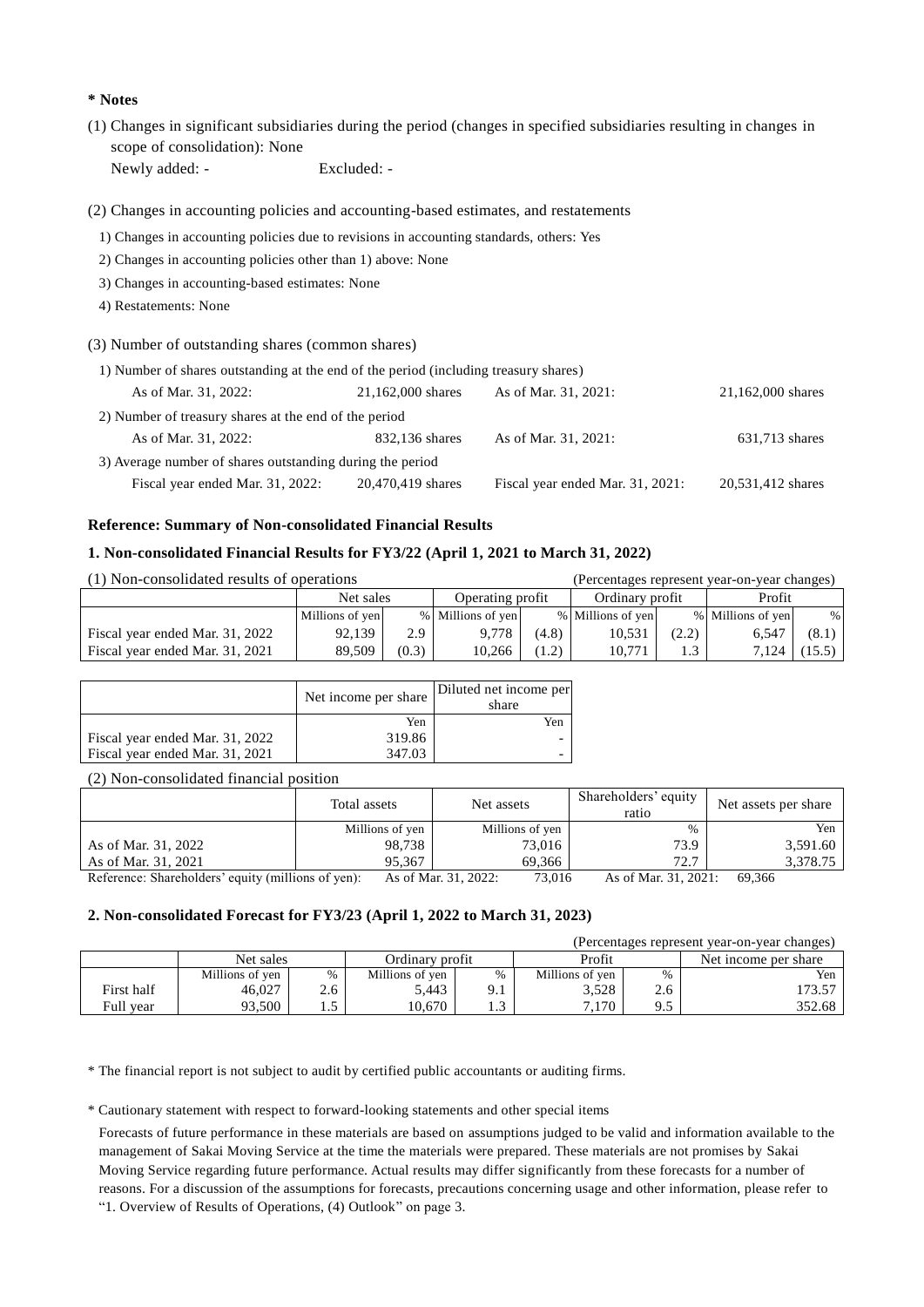# **Contents of Attachments**

| 1. Overview of Results of Operations                           | $\overline{c}$ |
|----------------------------------------------------------------|----------------|
| (1) Results of Operations                                      | 2              |
| (2) Financial Position                                         | 2              |
| (3) Cash Flows                                                 | 3              |
| (4) Outlook                                                    | 3              |
| 2. Basic Approach to the Selection of Accounting Standards     | 3              |
| 3. Consolidated Financial Statements and Notes                 | 4              |
| (1) Consolidated Balance Sheet                                 | 4              |
| (2) Consolidated Statements of Income and Comprehensive Income | 6              |
| <b>Consolidated Statement of Income</b>                        | 6              |
| Consolidated Statement of Comprehensive Income                 | 7              |
| (3) Consolidated Statement of Changes in Equity                | 8              |
| (4) Consolidated Statement of Cash Flows                       | 10             |
| (5) Notes to Consolidated Financial Statements                 | 12             |
| Going-concern Assumption                                       | 12             |
| Changes in Accounting Policies                                 | 12             |
| Segment and Other Information                                  | 12             |
| Per Share Information                                          | 16             |
| <b>Subsequent Events</b>                                       | 16             |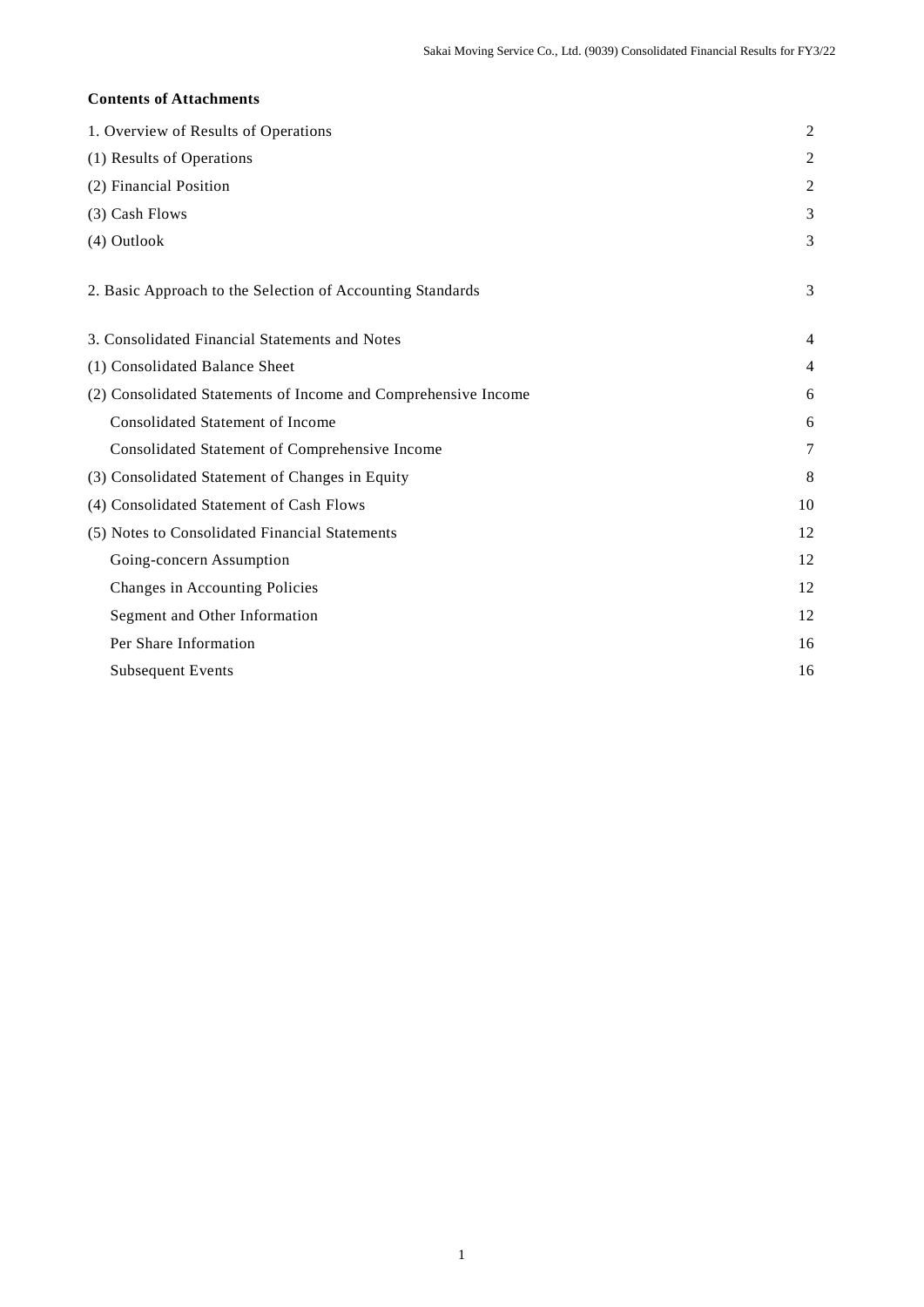# **1. Overview of Results of Operations**

# **(1) Results of Operations**

In the current fiscal year, the Japanese economy continued to recover, although the economic situation was challenging due to the spread of the COVID-19 pandemic. Nevertheless, the outlook for the Japanese economy remains uncertain because of the impact of rising raw material prices of caused by the Ukraine crisis and other factors.

The operating environment in Japan's moving industry was also challenging as the number of people relocating remained largely unchanged although housing starts are picking up.

Outsourcing costs increased because of measures to prevent COVID-19 clusters and other measures involving working hours for employees directly involved with moving services. Unlike the previous fiscal year, when bonuses to employees were curbed because of the effects of the COVID-19 pandemic, expenses increased due to the payment of special bonuses to employees who had been severely impacted by the COVID-19 pandemic in the current fiscal year. However, in the fourth quarter of the current fiscal year, the average unit rate for moving services was up and the Sakai Moving Service Group focused on efficiently utilizing management resources to capture orders. As result, net sales and profits increased.

By steadily making business operations more powerful, the Group achieved higher sales than one year earlier as the number of jobs performed increased 0.9% to 841,631 and the average unit rate for moving services was up 2.0%.

Net sales increased 3.5% year-on-year to 103,884 million yen, operating profit decreased 3.1% to 10,790 million yen, ordinary profit decreased 3.8% to 11,286 million yen, and profit attributable to owners of parent decreased 12.8% to 6,711 million yen.

# **(2) Financial Position**

1) Current assets

Current assets increased by 1,085 million yen, or 3.4%, from the end of the previous fiscal year to 32,852 million yen.

This was attributable mainly to an increase of 1,089 million yen in cash and deposits.

# 2) Non-current assets

Non-current assets increased by 2,968 million yen, or 4.4%, from the end of the previous fiscal year to 70,690 million yen.

This was mainly attributable to increases of 1,289 million yen in buildings, 692 million yen in land, 539 million yen in leased assets and 524 million yen in construction in progress.

# 3) Current liabilities

Current liabilities increased by 417 million yen, or 1.9%, from the end of the previous fiscal year to 22,096 million yen.

This was attributable mainly to increases of 678 million yen in advances received and 270 million yen in short-term borrowings, while there was a decrease of 665 million yen in accrued expenses.

# 4) Non-current liabilities

Non-current liabilities decreased by 187 million yen, or 3.3%, from the end of the previous fiscal year to 5,497 million yen.

This was attributable mainly to decreases of 428 million yen in long-term borrowings and 266 million yen in long-term accounts payable-other included in other under non-current liabilities, while there was an increase of 380 million yen in lease obligations.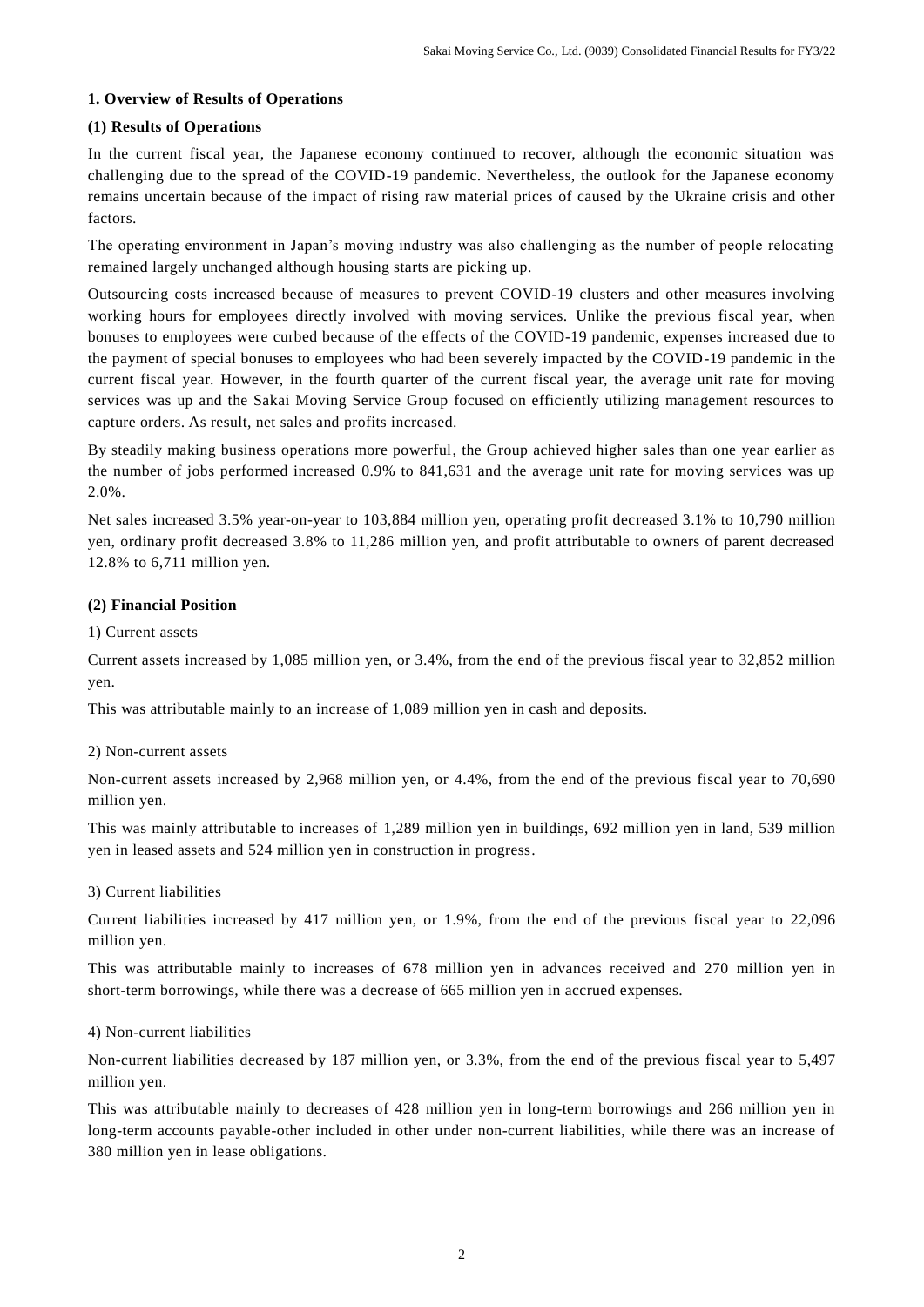### 5) Net assets

Net assets increased by 3,823 million yen, or 5.3%, from the end of the previous fiscal year to 75,948 million yen. This was attributable mainly to an increase of 4,739 million yen in retained earnings.

### **(3) Cash Flows**

Cash and cash equivalents (hereinafter "net cash") at the end of the current fiscal year increased 1,091 million yen from the end of the previous fiscal year to 22,806 million yen.

Cash flows and the main reasons for changes are as follows.

Cash flows from operating activities

Net cash provided by operating activities was 7,916 million yen, compared with net cash provided of 11,303 million yen in the previous fiscal year.

Although there were negative factors including income taxes paid of 3,748 million yen, there were positive factors including profit before income taxes of 10,776 million yen, a 1,173 million yen decrease in trade receivables and depreciation of 1,286 million yen.

Cash flows from investing activities

Net cash used in investing activities was 3,173 million yen, compared with net cash used of 1,240 million yen in the previous fiscal year.

Main factors include purchase of property, plant and equipment of 2,383 million yen.

Cash flows from financing activities

Net cash used in financing activities was 3,651 million yen, compared with net cash used of 4,224 million yen in the previous fiscal year.

Main factors include repayments of long-term borrowings of 1,135 million yen, dividends paid of 1,950 million yen and purchase of treasury shares of 879 million yen.

#### **(4) Outlook**

As for the future economic outlook, economic activity is expected to gradually pick up as measures to combat the spread of the COVID-19 infections and other policy measures start having an effect. Nevertheless, the situation is expected to remain uncertain for the foreseeable future due the impact of rising raw material prices caused by the Ukraine crisis and other factors.

In this challenging environment, the Group is aiming to improve the working environment and to further raise productivity by utilizing web tools as well as by making capital investment in its dormitories and accommodation facilities, and by continuing to steadily implement its existing sales policies. For the fiscal year ending March 31, 2023, we forecast a 2.6% increase in net sales to 106,557 million yen, a 1.1% increase in operating profit to 10,908 million yen, a 0.8% increase in ordinary profit to 11,379 million yen and a 9.9% increase in profit attributable to owners of parent to 7,373 million yen.

# **2. Basic Approach to the Selection of Accounting Standards**

The Group will continue to prepare consolidated financial statements using generally accepted accounting principles in Japan because shareholders, creditors and business partners in Japan account for most stakeholders, and there is no plan to procure funds from overseas.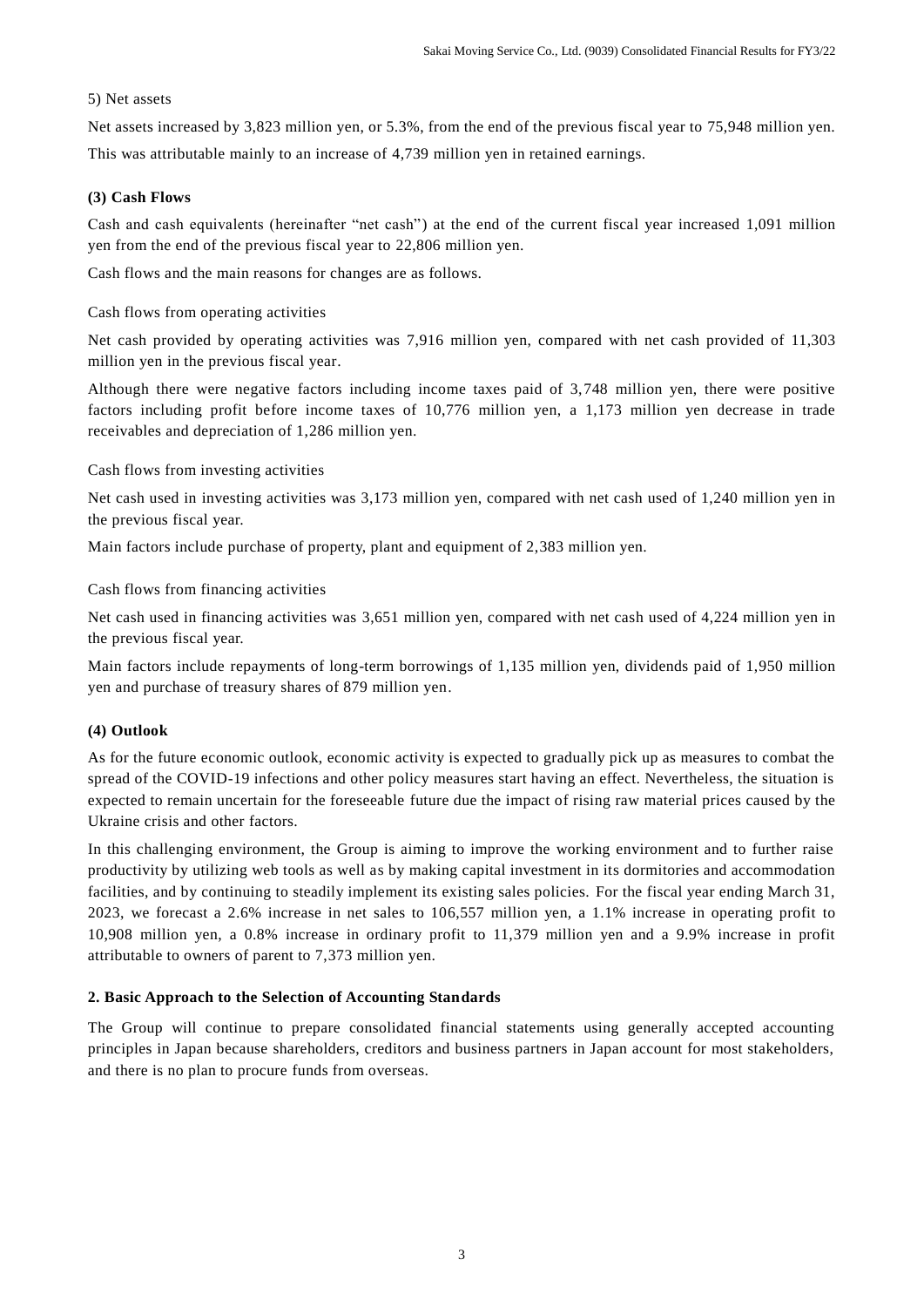# **3. Consolidated Financial Statements and Notes**

# **(1) Consolidated Balance Sheet**

| сонзончатся ваннее эне                                   |                       | (Millions of yen)     |
|----------------------------------------------------------|-----------------------|-----------------------|
|                                                          | FY3/21                | FY3/22                |
|                                                          | (as of Mar. 31, 2021) | (as of Mar. 31, 2022) |
| Assets                                                   |                       |                       |
| Current assets                                           |                       |                       |
| Cash and deposits                                        | 22,588                | 23,677                |
| Notes and accounts receivable-trade, and contract assets |                       | 7,200                 |
| Notes and accounts receivable-trade                      | 7,516                 |                       |
| Merchandise                                              | 486                   | 750                   |
| Supplies                                                 | 409                   | 465                   |
| Other                                                    | 773                   | 764                   |
| Allowance for doubtful accounts                          | (7)                   | (6)                   |
| Total current assets                                     | 31,766                | 32,852                |
| Non-current assets                                       |                       |                       |
| Property, plant and equipment                            |                       |                       |
| Buildings and structures, net                            | 9,875                 | 11,164                |
| Machinery, equipment and vehicles, net                   | 178                   | 112                   |
| Land                                                     | 50,989                | 51,682                |
| Leased assets, net                                       | 954                   | 1,494                 |
| Construction in progress                                 | 495                   | 1,020                 |
| Other, net                                               | 156                   | 144                   |
| Total property, plant and equipment                      | 62,651                | 65,619                |
| Intangible assets                                        |                       |                       |
| Goodwill                                                 | 22                    | 153                   |
| Contract-based intangible assets                         | 141                   | 28                    |
| Other                                                    | 420                   | 445                   |
| Total intangible assets                                  | 584                   | 627                   |
| Investments and other assets                             |                       |                       |
| Investment securities                                    | 1,040                 | 828                   |
| Long-term loans receivable                               | 794                   | 1,183                 |
| Deferred tax assets                                      | 1,741                 | 1,530                 |
| Other                                                    | 1,001                 | 909                   |
| Allowance for doubtful accounts                          | (91)                  | (8)                   |
| Total investments and other assets                       | 4,486                 | 4,443                 |
| Total non-current assets                                 | 67,722                | 70,690                |
| Total assets                                             | 99,488                | 103,542               |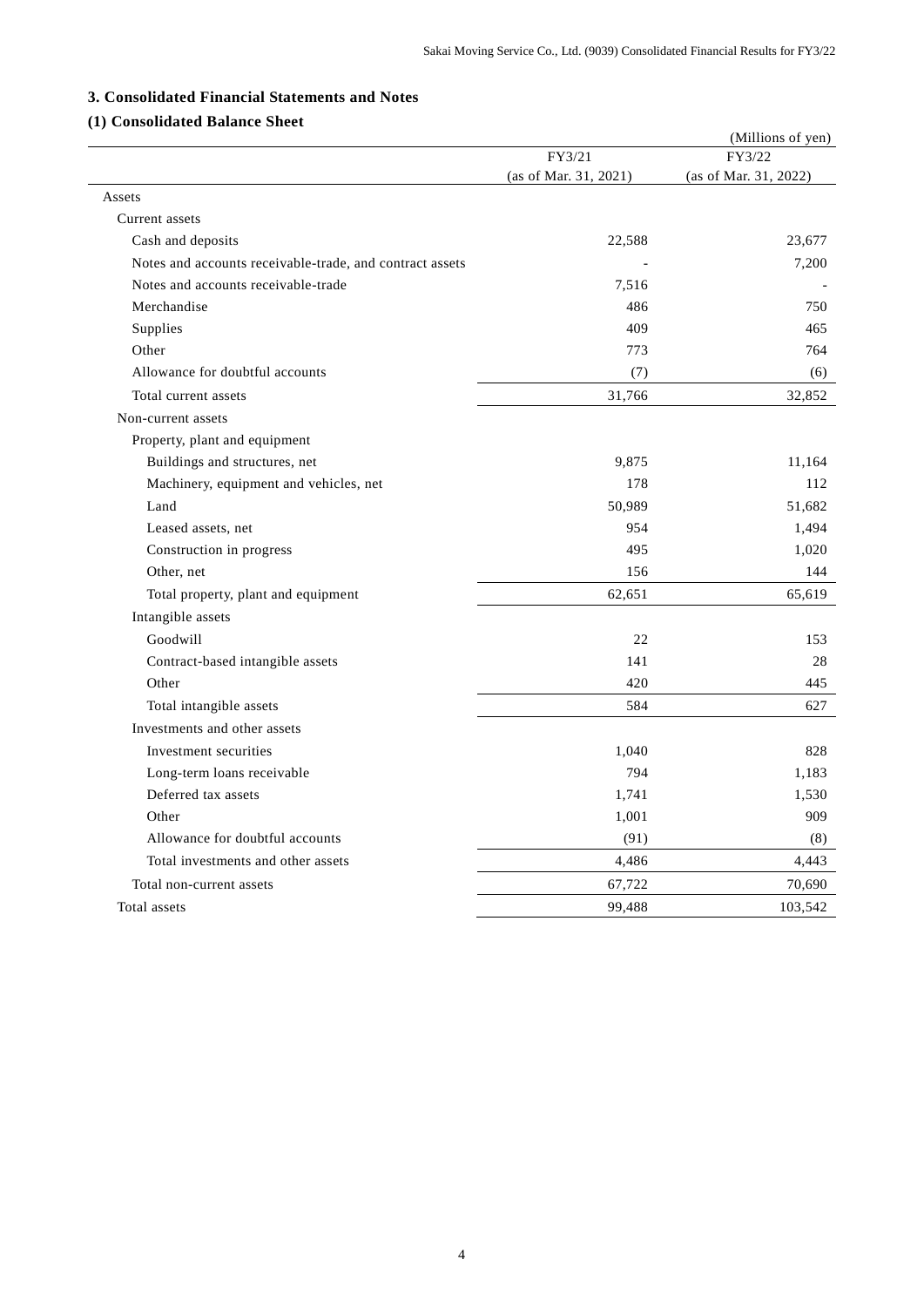|                                                       |                       | (Millions of yen)     |
|-------------------------------------------------------|-----------------------|-----------------------|
|                                                       | FY3/21                | FY3/22                |
|                                                       | (as of Mar. 31, 2021) | (as of Mar. 31, 2022) |
| Liabilities                                           |                       |                       |
| <b>Current liabilities</b>                            |                       |                       |
| Accounts payable-trade                                | 5,350                 | 5,331                 |
| Current portion of bonds payable                      |                       | 22                    |
| Short-term borrowings                                 | 1,285                 | 1,555                 |
| Lease liabilities                                     | 214                   | 369                   |
| Accrued expenses                                      | 5,577                 | 4,911                 |
| Income taxes payable                                  | 2,624                 | 2,767                 |
| Advances received                                     | 2,567                 | 3,245                 |
| Provision for bonuses                                 | 824                   | 836                   |
| Other                                                 | 3,234                 | 3,056                 |
| Total current liabilities                             | 21,678                | 22,096                |
| Non-current liabilities                               |                       |                       |
| Bonds payable                                         |                       | 78                    |
| Long-term borrowings                                  | 2,363                 | 1,934                 |
| Lease liabilities                                     | 752                   | 1,132                 |
| Deferred tax liabilities                              | 53                    | 30                    |
| Deferred tax liabilities for land revaluation         | 517                   | 517                   |
| Retirement benefit liability                          | 10                    | 32                    |
| Asset retirement obligations                          | 153                   | 191                   |
| Other                                                 | 1,833                 | 1,579                 |
| Total non-current liabilities                         | 5,684                 | 5,497                 |
| <b>Total liabilities</b>                              | 27,363                | 27,593                |
| Net assets                                            |                       |                       |
| Shareholders' equity                                  |                       |                       |
| Share capital                                         | 4,731                 | 4,731                 |
| Capital surplus                                       | 4,949                 | 4,949                 |
| Retained earnings                                     | 65,713                | 70,452                |
| Treasury shares                                       | (2,935)               | (3,814)               |
| Total shareholders' equity                            | 72,459                | 76,319                |
| Accumulated other comprehensive income                |                       |                       |
| Valuation difference on available-for-sale securities | 97                    | 39                    |
| Revaluation reserve for land                          | (431)                 | (409)                 |
| Total accumulated other comprehensive income          | (333)                 | (370)                 |
| Total net assets                                      | 72,125                | 75,948                |
| Total liabilities and net assets                      | 99,488                | 103,542               |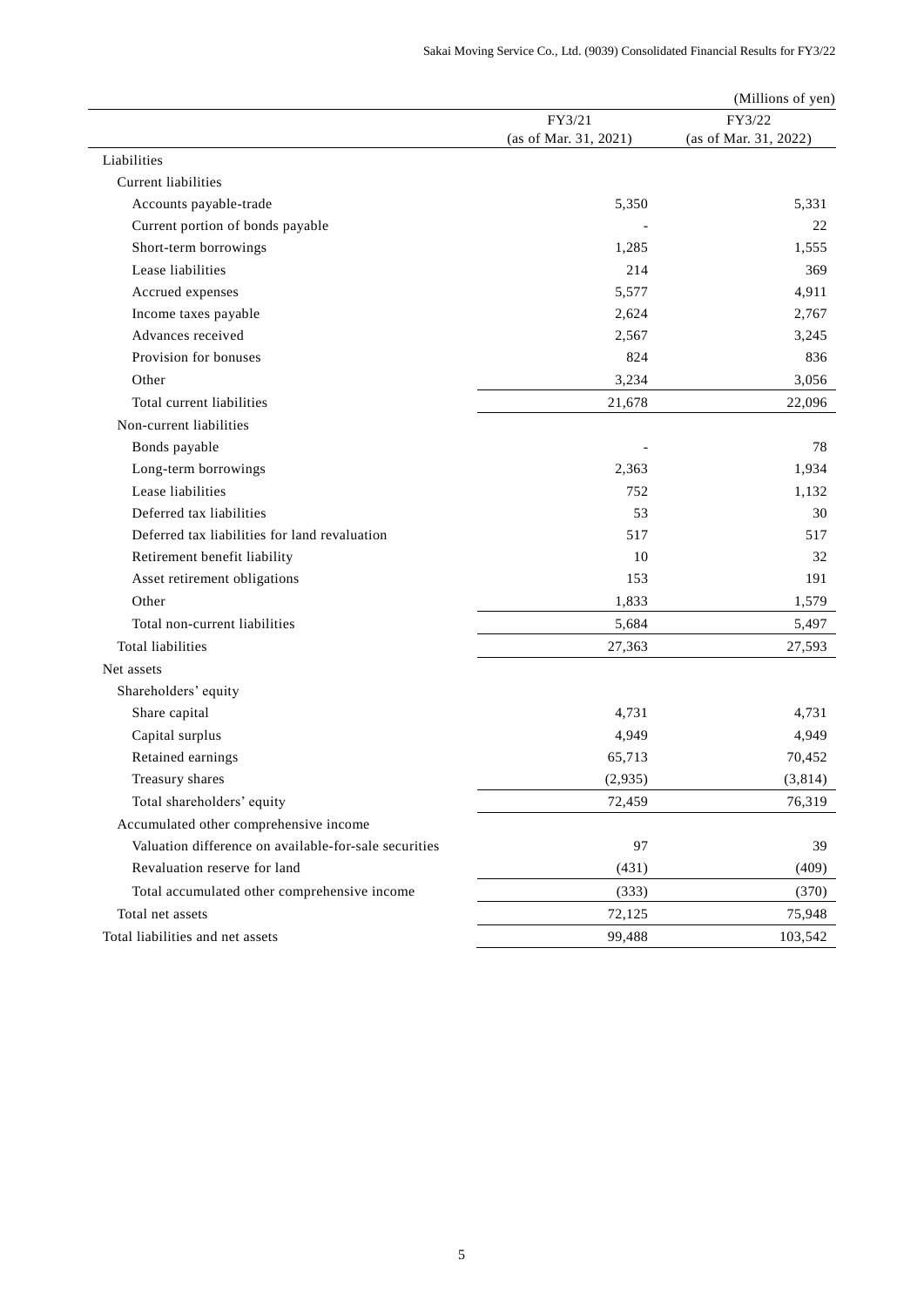# **(2) Consolidated Statements of Income and Comprehensive Income**

# **Consolidated Statement of Income**

|                                                  |                                 | (Millions of yen)               |
|--------------------------------------------------|---------------------------------|---------------------------------|
|                                                  | FY3/21                          | FY3/22                          |
|                                                  | (Apr. 1, 2020 to Mar. 31, 2021) | (Apr. 1, 2021 to Mar. 31, 2022) |
| Net sales                                        | 100,333                         | 103,884                         |
| Cost of sales                                    | 61,078                          | 63,781                          |
| Gross profit                                     | 39,254                          | 40,103                          |
| Selling, general and administrative expenses     | 28,122                          | 29,313                          |
| Operating profit                                 | 11,132                          | 10,790                          |
| Non-operating income                             |                                 |                                 |
| Interest and dividend income                     | 323                             | 221                             |
| Insurance claim income                           | 38                              | 27                              |
| Commission income                                | 43                              | 43                              |
| Rental income from real estate                   | 39                              | 37                              |
| Surrender value of insurance policies            | 17                              | 50                              |
| Other                                            | 152                             | 140                             |
| Total non-operating income                       | 613                             | 521                             |
| Non-operating expenses                           |                                 |                                 |
| Interest expenses                                | 17                              | 18                              |
| Commission for purchase of treasury shares       |                                 | 3                               |
| Other                                            | $\boldsymbol{0}$                | 3                               |
| Total non-operating expenses                     | 17                              | 25                              |
| Ordinary profit                                  | 11,728                          | 11,286                          |
| Extraordinary income                             |                                 |                                 |
| Gain on sale of non-current assets               | 8                               | 19                              |
| Gain on sale of investment securities            | 32                              |                                 |
| Subsidy income                                   | 13                              |                                 |
| Other                                            | ٠                               | $\mathbf{0}$                    |
| Total extraordinary income                       | 54                              | 19                              |
| Extraordinary losses                             |                                 |                                 |
| Loss on disposal of non-current assets           | 20                              | 20                              |
| Loss on tax purpose reduction entry of           | 13                              |                                 |
| non-current assets                               |                                 |                                 |
| <b>Impairment</b> losses                         |                                 | 508                             |
| Total extraordinary losses                       | 34                              | 529                             |
| Profit before income taxes                       | 11,749                          | 10,776                          |
| Income taxes-current                             | 3,821                           | 3,865                           |
| Income taxes-deferred                            | 229                             | 200                             |
| Total income taxes                               | 4,051                           | 4,065                           |
| Profit                                           | 7,697                           | 6,711                           |
| Profit attributable to non-controlling interests | $\qquad \qquad \blacksquare$    |                                 |
| Profit attributable to owners of parent          | 7,697                           | 6,711                           |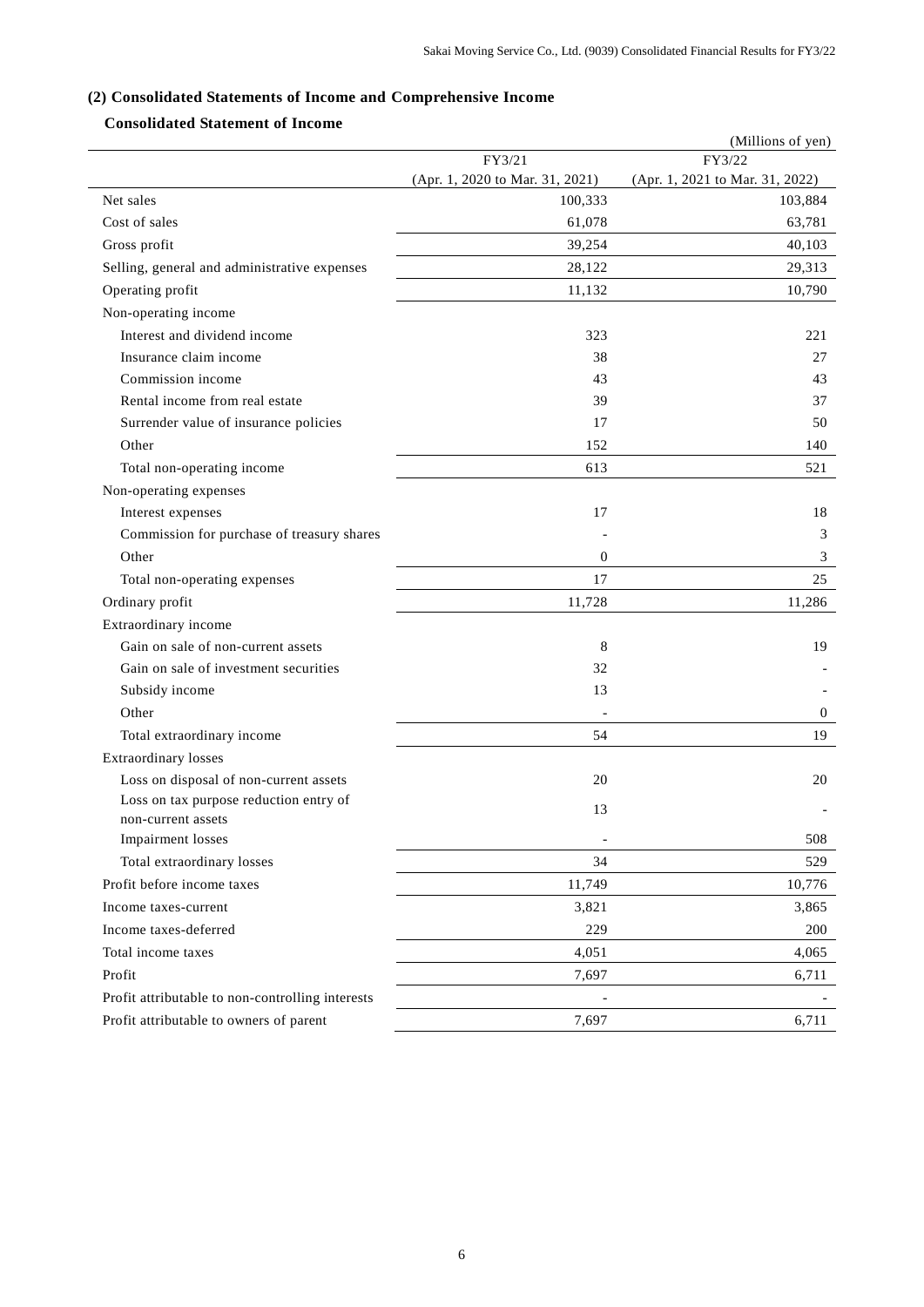#### (Millions of yen) FY3/21 (Apr. 1, 2020 to Mar. 31, 2021) FY3/22 (Apr. 1, 2021 to Mar. 31, 2022) Profit  $\begin{array}{ccc} 7,697 & 6,711 \end{array}$ Other comprehensive income Valuation difference on available-for-sale securities the contraction of the contract of the contract of the contract of the contract of the contract of the contract of the contract of the contract of the contract of the contract of the contract of the contract of Total other comprehensive income 100 (58) Comprehensive income  $7,798$  6,652 Comprehensive income attributable to: Comprehensive income attributable to owners of parent 7,798 6,652 Comprehensive income attributable to non-controlling interests and the complete state in the controlling interests and the controlling interests of the controlling interests of  $\sim$

### **Consolidated Statement of Comprehensive Income**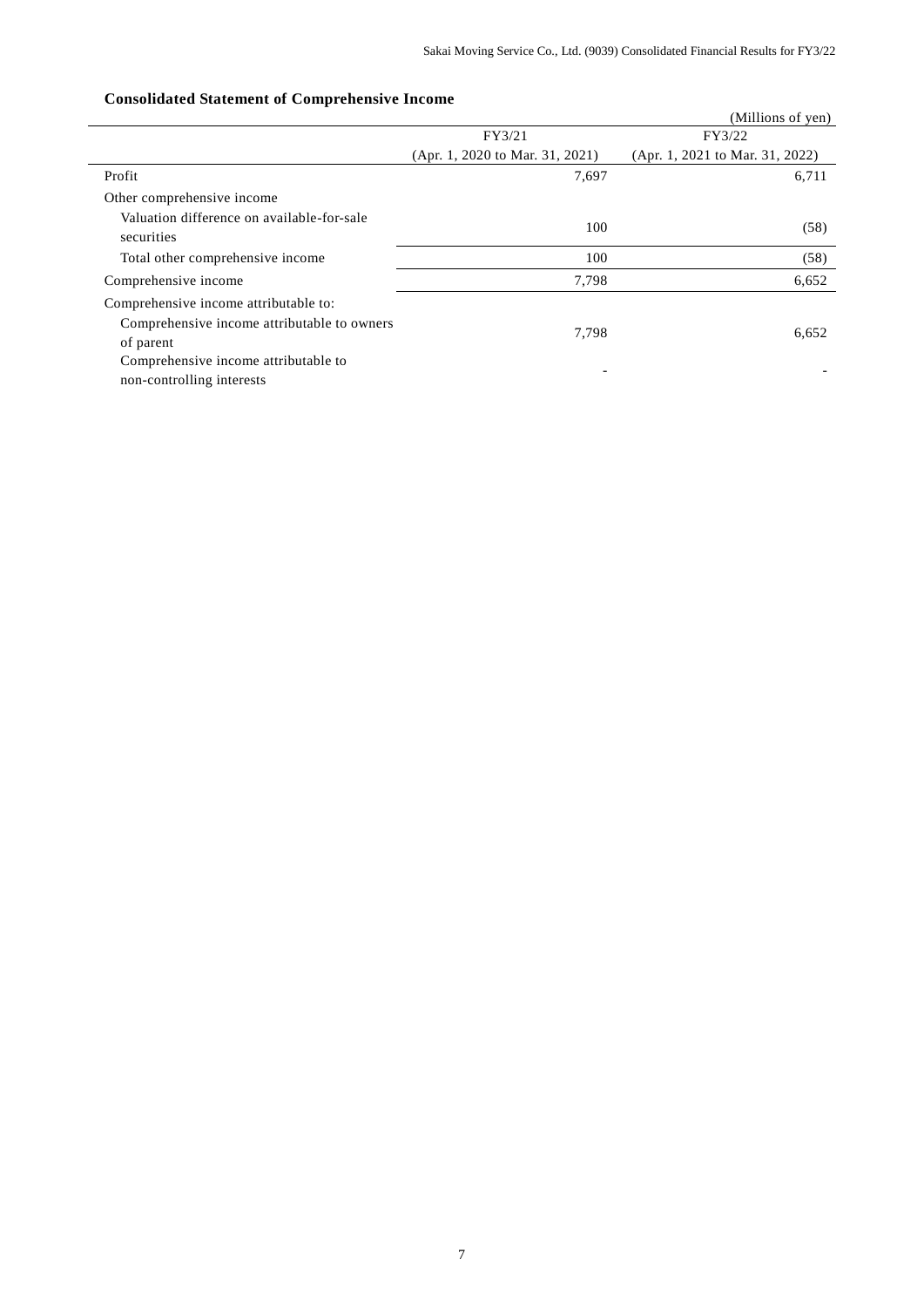# **(3) Consolidated Statement of Changes in Equity**

FY3/21 (Apr. 1, 2020 – Mar. 31, 2021)

|                                                            |               |                      |                   |                 | (Millions of yen)             |
|------------------------------------------------------------|---------------|----------------------|-------------------|-----------------|-------------------------------|
|                                                            |               | Shareholders' equity |                   |                 |                               |
|                                                            | Share capital | Capital surplus      | Retained earnings | Treasury shares | Total shareholders'<br>equity |
| Balance at beginning of<br>period                          | 4,731         | 4,949                | 59,247            | (2,934)         | 65,993                        |
| Changes during period                                      |               |                      |                   |                 |                               |
| Dividends of surplus                                       |               |                      | (1,231)           |                 | (1,231)                       |
| Profit attributable to<br>owners of parent                 |               |                      | 7,697             |                 | 7,697                         |
| Reversal of revaluation<br>reserve for land                |               |                      |                   |                 |                               |
| Purchase of treasury<br>shares                             |               |                      |                   | (0)             | (0)                           |
| Net changes in items<br>other than shareholders'<br>equity |               |                      |                   |                 |                               |
| Total changes during<br>period                             |               |                      | 6,466             | (0)             | 6,465                         |
| Balance at end of period                                   | 4,731         | 4,949                | 65,713            | (2,935)         | 72,459                        |

|                                                            | Accumulated other comprehensive income                      |                                 |                                                    |                  |
|------------------------------------------------------------|-------------------------------------------------------------|---------------------------------|----------------------------------------------------|------------------|
|                                                            | Valuation difference<br>on available-for-sale<br>securities | Revaluation reserve<br>for land | Total accumulated<br>other comprehensive<br>income | Total net assets |
| Balance at beginning of<br>period                          | (2)                                                         | (431)                           | (434)                                              | 65,559           |
| Changes during period                                      |                                                             |                                 |                                                    |                  |
| Dividends of surplus                                       |                                                             |                                 |                                                    | (1,231)          |
| Profit attributable to<br>owners of parent                 |                                                             |                                 |                                                    | 7,697            |
| Reversal of revaluation<br>reserve for land                |                                                             |                                 |                                                    |                  |
| Purchase of treasury<br>shares                             |                                                             |                                 |                                                    | (0)              |
| Net changes in items<br>other than shareholders'<br>equity | 100                                                         |                                 | 100                                                | 100              |
| Total changes during<br>period                             | 100                                                         |                                 | 100                                                | 6,566            |
| Balance at end of period                                   | 97                                                          | (431)                           | (333)                                              | 72,125           |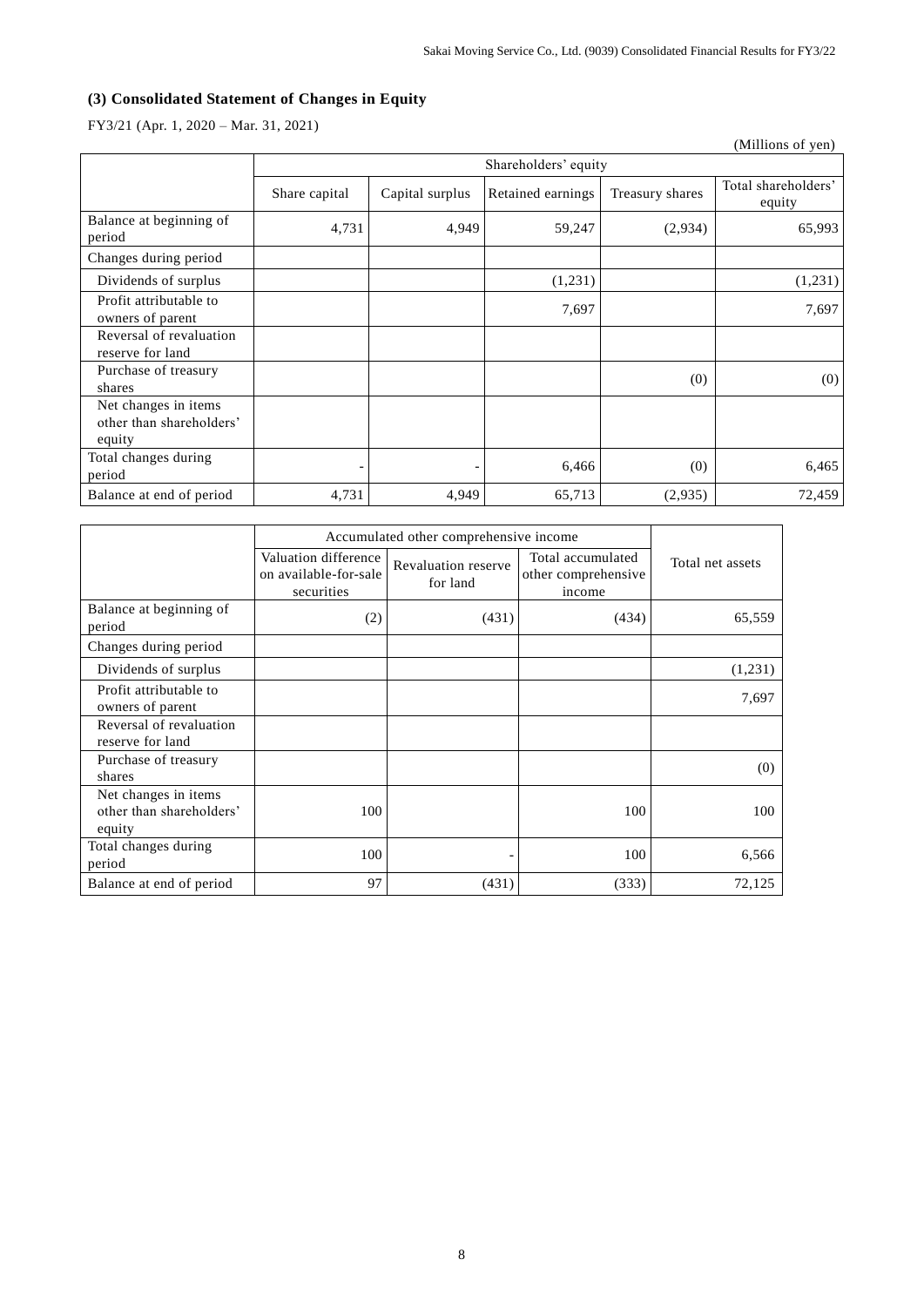# FY3/22 (Apr. 1, 2021 – Mar. 31, 2022)

(Millions of yen)

|                                                            | Shareholders' equity |                 |                   |                 |                               |
|------------------------------------------------------------|----------------------|-----------------|-------------------|-----------------|-------------------------------|
|                                                            | Share capital        | Capital surplus | Retained earnings | Treasury shares | Total shareholders'<br>equity |
| Balance at beginning of<br>period                          | 4,731                | 4,949           | 65,713            | (2,935)         | 72,459                        |
| Changes during period                                      |                      |                 |                   |                 |                               |
| Dividends of surplus                                       |                      |                 | (1,950)           |                 | (1,950)                       |
| Profit attributable to<br>owners of parent                 |                      |                 | 6,711             |                 | 6,711                         |
| Reversal of revaluation<br>reserve for land                |                      |                 | (21)              |                 | (21)                          |
| Purchase of treasury<br>shares                             |                      |                 |                   | (879)           | (879)                         |
| Net changes in items<br>other than shareholders'<br>equity |                      |                 |                   |                 |                               |
| Total changes during<br>period                             |                      |                 | 4,739             | (879)           | 3,860                         |
| Balance at end of period                                   | 4,731                | 4,949           | 70,452            | (3,814)         | 76,319                        |

|                                                            | Accumulated other comprehensive income                      |                                        |                                                    |                  |
|------------------------------------------------------------|-------------------------------------------------------------|----------------------------------------|----------------------------------------------------|------------------|
|                                                            | Valuation difference<br>on available-for-sale<br>securities | <b>Revaluation reserve</b><br>for land | Total accumulated<br>other comprehensive<br>income | Total net assets |
| Balance at beginning of<br>period                          | 97                                                          | (431)                                  | (333)                                              | 72,125           |
| Changes during period                                      |                                                             |                                        |                                                    |                  |
| Dividends of surplus                                       |                                                             |                                        |                                                    | (1,950)          |
| Profit attributable to<br>owners of parent                 |                                                             |                                        |                                                    | 6,711            |
| Reversal of revaluation<br>reserve for land                |                                                             |                                        |                                                    | (21)             |
| Purchase of treasury<br>shares                             |                                                             |                                        |                                                    | (879)            |
| Net changes in items<br>other than shareholders'<br>equity | (58)                                                        | 21                                     | (36)                                               | (36)             |
| Total changes during<br>period                             | (58)                                                        | 21                                     | (36)                                               | 3,823            |
| Balance at end of period                                   | 39                                                          | (409)                                  | (370)                                              | 75,948           |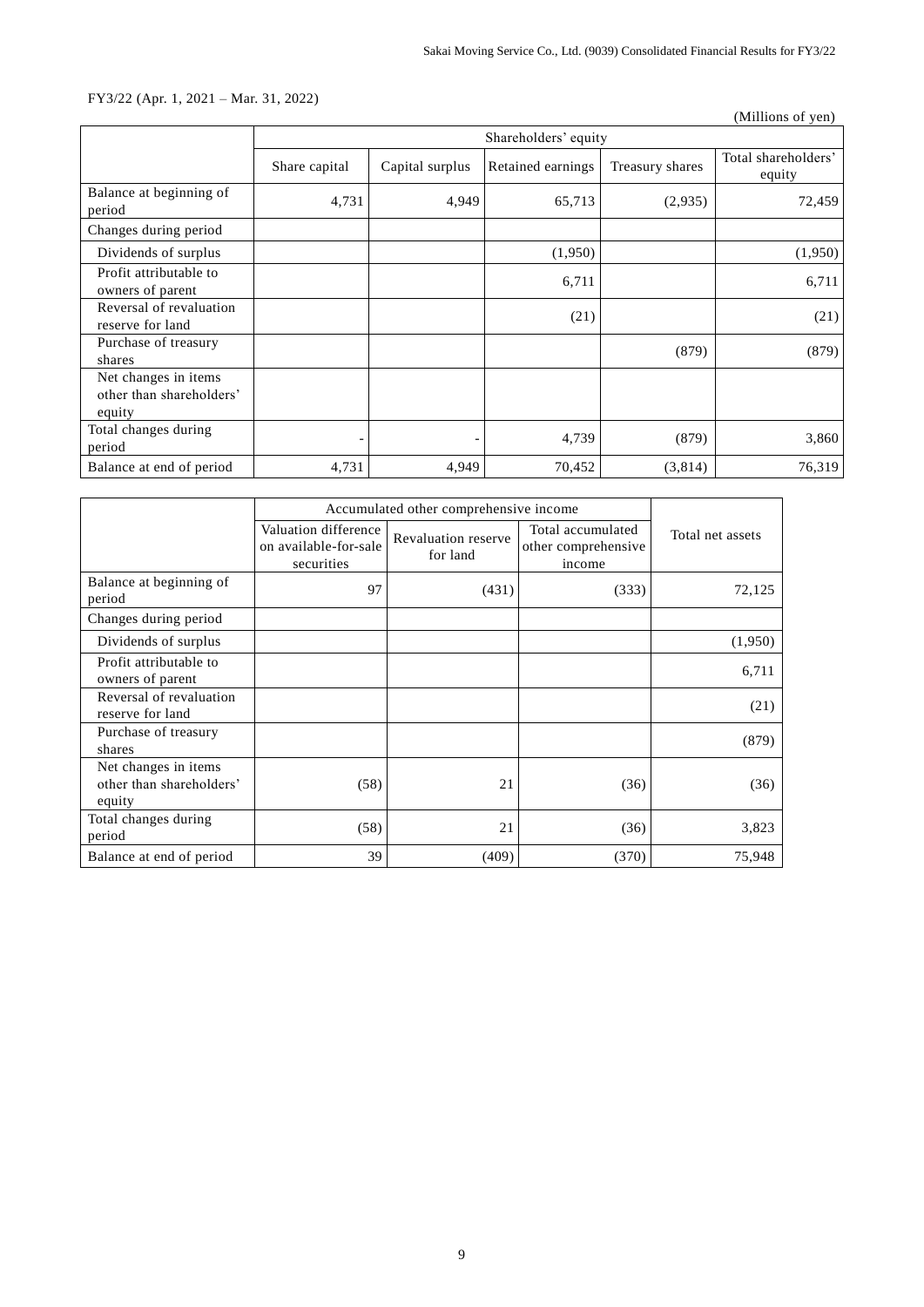# **(4) Consolidated Statement of Cash Flows**

|                                                                                                          |  |                                  | (Millions of yen) |                                  |
|----------------------------------------------------------------------------------------------------------|--|----------------------------------|-------------------|----------------------------------|
|                                                                                                          |  | FY3/21                           |                   | FY3/22                           |
|                                                                                                          |  | $(Apr. 1, 2020 - Mar. 31, 2021)$ |                   | $(Apr. 1, 2021 - Mar. 31, 2022)$ |
| Cash flows from operating activities                                                                     |  |                                  |                   |                                  |
| Profit before income taxes                                                                               |  | 11,749                           |                   | 10,776                           |
| Depreciation                                                                                             |  | 1,337                            |                   | 1,286                            |
| <b>Impairment</b> losses                                                                                 |  |                                  |                   | 508                              |
| Amortization of goodwill                                                                                 |  | 89                               |                   | 39                               |
| Share-based payment expenses                                                                             |  | 148                              |                   | 59                               |
| Increase (decrease) in allowance for doubtful accounts                                                   |  | (8)                              |                   | (83)                             |
| Increase (decrease) in provision for bonuses                                                             |  | (290)                            |                   | 11                               |
| Increase (decrease) in retirement benefit liability                                                      |  | 1                                |                   | 1                                |
| Interest and dividend income                                                                             |  | (323)                            |                   | (221)                            |
| Interest expenses                                                                                        |  | 17                               |                   | 18                               |
| Loss (gain) on disposal of property, plant and<br>equipment                                              |  | 12                               |                   | 2                                |
| Loss (gain) on sale of investment securities                                                             |  | (32)                             |                   |                                  |
| Decrease (increase) in trade receivables                                                                 |  | 1,745                            |                   | 1,173                            |
| Decrease (increase) in inventories                                                                       |  | 27                               |                   | (314)                            |
| Increase (decrease) in trade payables                                                                    |  | 790                              |                   | (94)                             |
| Increase (decrease) in accrued consumption taxes                                                         |  | 52                               |                   | (712)                            |
| Increase (decrease) in accounts payable-bonuses                                                          |  | (482)                            |                   | (353)                            |
| Increase (decrease) in accounts payable relating to<br>introduction of defined-contribution pension plan |  | (330)                            |                   | (311)                            |
| Other, net                                                                                               |  | (115)                            |                   | (324)                            |
| Subtotal                                                                                                 |  | 14,389                           |                   | 11,462                           |
| Interest and dividends received                                                                          |  | 323                              |                   | 220                              |
| Interest paid                                                                                            |  | (17)                             |                   | (18)                             |
| Income taxes paid                                                                                        |  | (3, 391)                         |                   | (3,748)                          |
| Net cash provided by (used in) operating activities                                                      |  | 11,303                           |                   | 7,916                            |
| Cash flows from investing activities                                                                     |  |                                  |                   |                                  |
| Payments into time deposits                                                                              |  | (454)                            |                   | (466)                            |
| Proceeds from withdrawal of time deposits                                                                |  | 463                              |                   | 468                              |
| Purchase of property, plant and equipment                                                                |  | (2, 183)                         |                   | (2, 383)                         |
| Proceeds from sale of property, plant and equipment                                                      |  | 639                              |                   | 81                               |
| Purchase of intangible assets                                                                            |  | (80)                             |                   | (129)                            |
| Purchase of securities                                                                                   |  | (3,000)                          |                   |                                  |
| Proceeds from redemption of securities                                                                   |  | 3,000                            |                   |                                  |
| Purchase of investment securities                                                                        |  |                                  |                   | (2)                              |
| Proceeds from sale of investment securities                                                              |  | 116                              |                   | 274                              |
| Loan advances                                                                                            |  | (22)                             |                   | (645)                            |
| Proceeds from collection of loans receivable                                                             |  | 160                              |                   | 169                              |
| Proceeds from divestments                                                                                |  | 170                              |                   | 53                               |
| Purchase of shares of subsidiaries resulting in change<br>in scope of consolidation                      |  |                                  |                   | (550)                            |
| Purchase of shares of subsidiaries and associates                                                        |  |                                  |                   | (64)                             |
| Other, net                                                                                               |  | (49)                             |                   | 22                               |
| Net cash provided by (used in) investing activities                                                      |  | (1,240)                          |                   | (3,173)                          |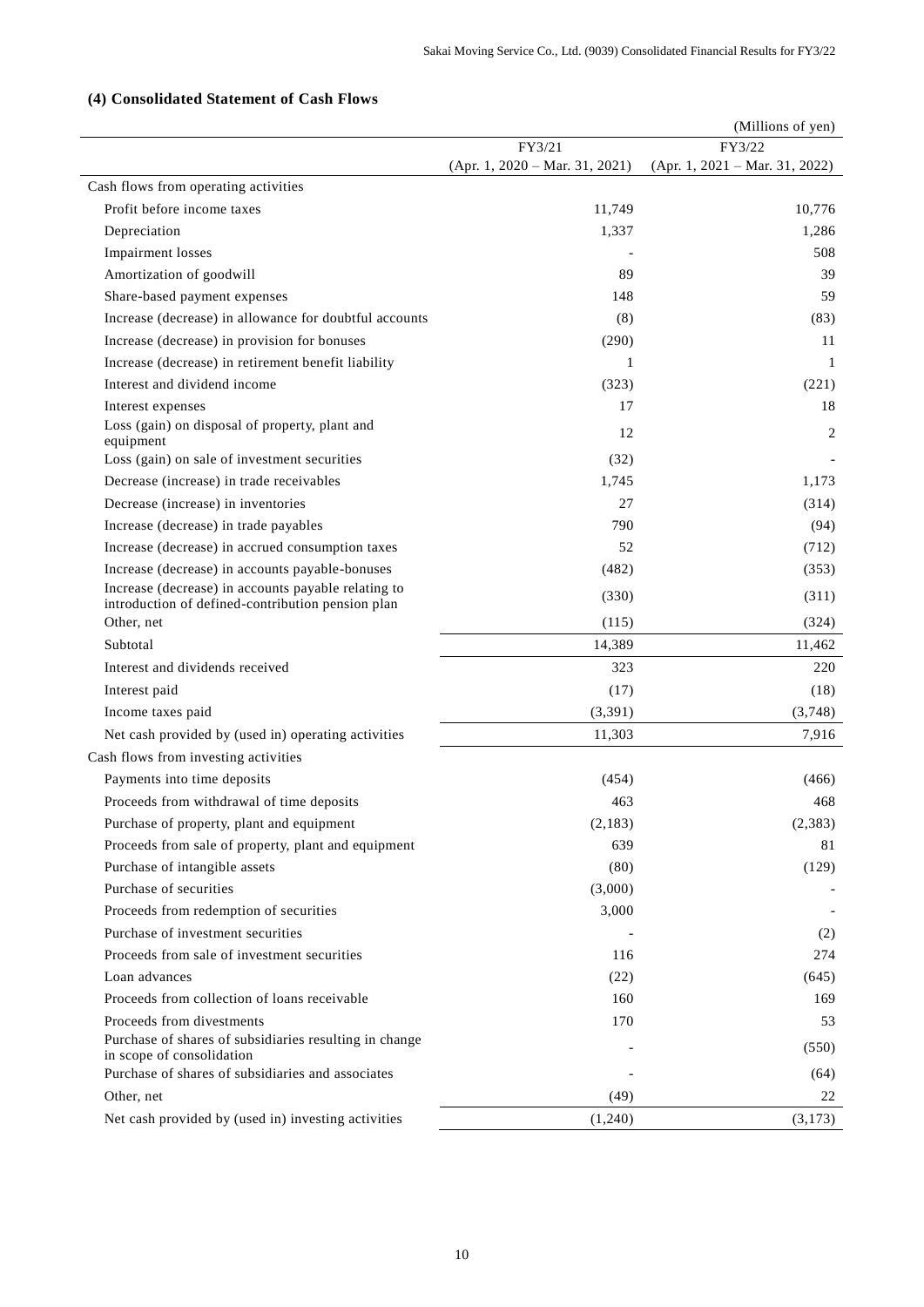|                                                                |                                  | (Millions of yen)                |
|----------------------------------------------------------------|----------------------------------|----------------------------------|
|                                                                | FY3/21                           | FY3/22                           |
|                                                                | $(Apr. 1, 2020 - Mar. 31, 2021)$ | $(Apr. 1, 2021 - Mar. 31, 2022)$ |
| Cash flows from financing activities                           |                                  |                                  |
| Proceeds from short-term borrowings                            | 900                              | 1,200                            |
| Repayments of short-term borrowings                            | (900)                            | (800)                            |
| Proceeds from long-term borrowings                             | 100                              | 271                              |
| Repayments of long-term borrowings                             | (1,640)                          | (1, 135)                         |
| Repayments of lease obligations                                | (83)                             | (239)                            |
| Purchase of treasury shares                                    | (0)                              | (879)                            |
| Repayments of installment payables-property and<br>equipment   | (1,368)                          | (107)                            |
| Redemption of bonds                                            |                                  | (11)                             |
| Dividends paid                                                 | (1,231)                          | (1,950)                          |
| Net cash provided by (used in) financing activities            | (4,224)                          | (3,651)                          |
| Effect of exchange rate change on cash and cash<br>equivalents |                                  |                                  |
| Net increase (decrease) in cash and cash equivalents           | 5,838                            | 1,091                            |
| Cash and cash equivalents at beginning of period               | 15,876                           | 21,715                           |
| Cash and cash equivalents at end of period                     | 21,715                           | 22,806                           |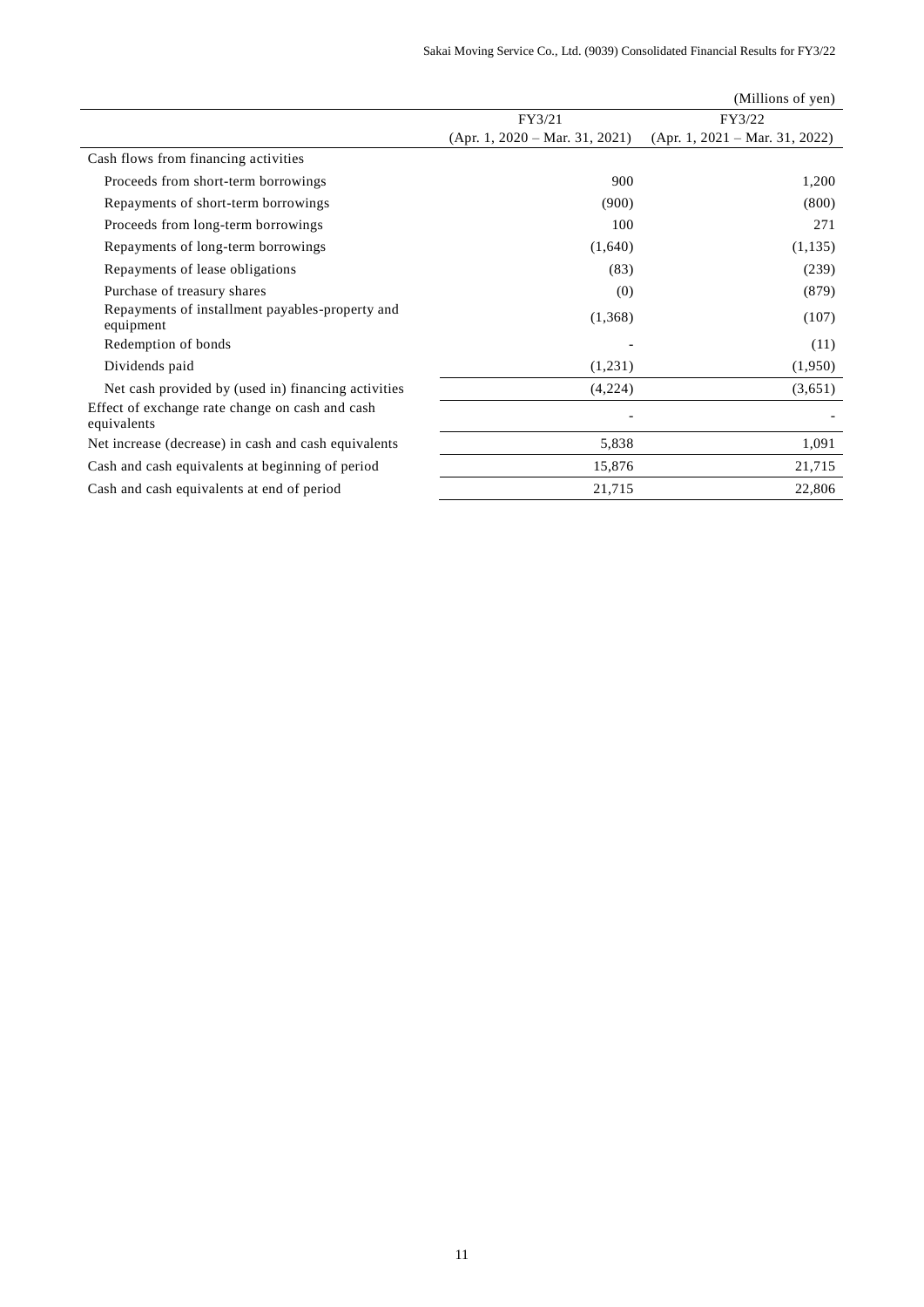### **(5) Notes to Consolidated Financial Statements**

# **Going-concern Assumption**

Not applicable.

### **Changes in Accounting Policies**

Application of Accounting Standard for Revenue Recognition

Sakai Moving Service has applied the Accounting Standard for Revenue Recognition (Accounting Standards Board of Japan (ASBJ) Statement No. 29, March 31, 2020, the "Revenue Recognition Accounting Standard") from the beginning of the current fiscal year. Based on this standard, revenue expected to be received in exchange for the provision of goods and services is recognized when the control of the promised goods and services is transferred to customers.

Due to this accounting standard, when there is an agreement with a customer to provide the goods or services to a third party, only net revenue for services as an agent are recognized. In addition, for transactions at some subsidiaries where loyalty points are given to customers when a product or service is sold, a provision for point card certificates for the monetary value of points expected to be used in the future was maintained in prior years. Additions to this provision were included in selling, general and administrative expenses. Due to the new revenue recognition standard, this method has been changed to classifying points as a performance obligation that is allocated to transaction prices based on independent sale prices that reflect the portion of points not expected to be used and other considerations.

The application of the Revenue Recognition Accounting Standard is pursuant to the transitional treatment prescribed in the proviso of Paragraph 84 of the Revenue Recognition Accounting Standard. There is a minor impact of this application on retained earnings at the beginning of the fiscal year, profit in the current fiscal year and per share information. Due to the application of the revenue recognition accounting standard, notes and accounts receivable-trade that was presented in the current assets section in the previous fiscal year is, from the current fiscal year, presented as notes and accounts receivable-trade, and contract assets. In accordance with the transitional treatment prescribed in paragraph 89-2 of the accounting standard for revenue recognition, no reclassification has been made to the prior year's consolidated financial statements to conform to the new presentation.

Advances received, which was included in other under current liabilities is reclassified as a separate item in the current fiscal year. The provision for point card certificates that was presented in the current liabilitie s section in the previous fiscal year is, from the current fiscal year, presented as other under current liabilities.

### Application of Accounting Standard for Fair Value Measurement

Sakai Moving Service has applied the Accounting Standard for Fair Value Measurement (ASBJ Statement No. 30, July 4, 2019) from the beginning of the current fiscal year, and has applied the new accounting policies set forth by the Accounting Standard for Fair Value Measurement prospectively in accordance with the transitional treatment prescribed in Paragraph 19 of the Accounting Standard for Fair Value Measurement and Paragraph 44-2 of the Accounting Standard for Financial Instruments (ASBJ Statement No. 10, July 4, 2019). There is no effect of the application of these standards on the consolidated financial statements in the current fiscal year.

### **Segment and Other Information**

#### Segment information

#### 1. Overview of reportable segment

The reportable segments of the Group are components for which discrete financial information is availa ble and whose operating results are regularly reviewed by the Board of Directors to make decisions about resource allocation and to assess performance.

The Group provides moving and transportation services that are carried out by the Company and related se rvices that are operated through its consolidated subsidiaries. Therefore, the segments are sorted by the Group's business. The Group's four reportable business segments are: Moving Services Segment, Electrical Construction Segment,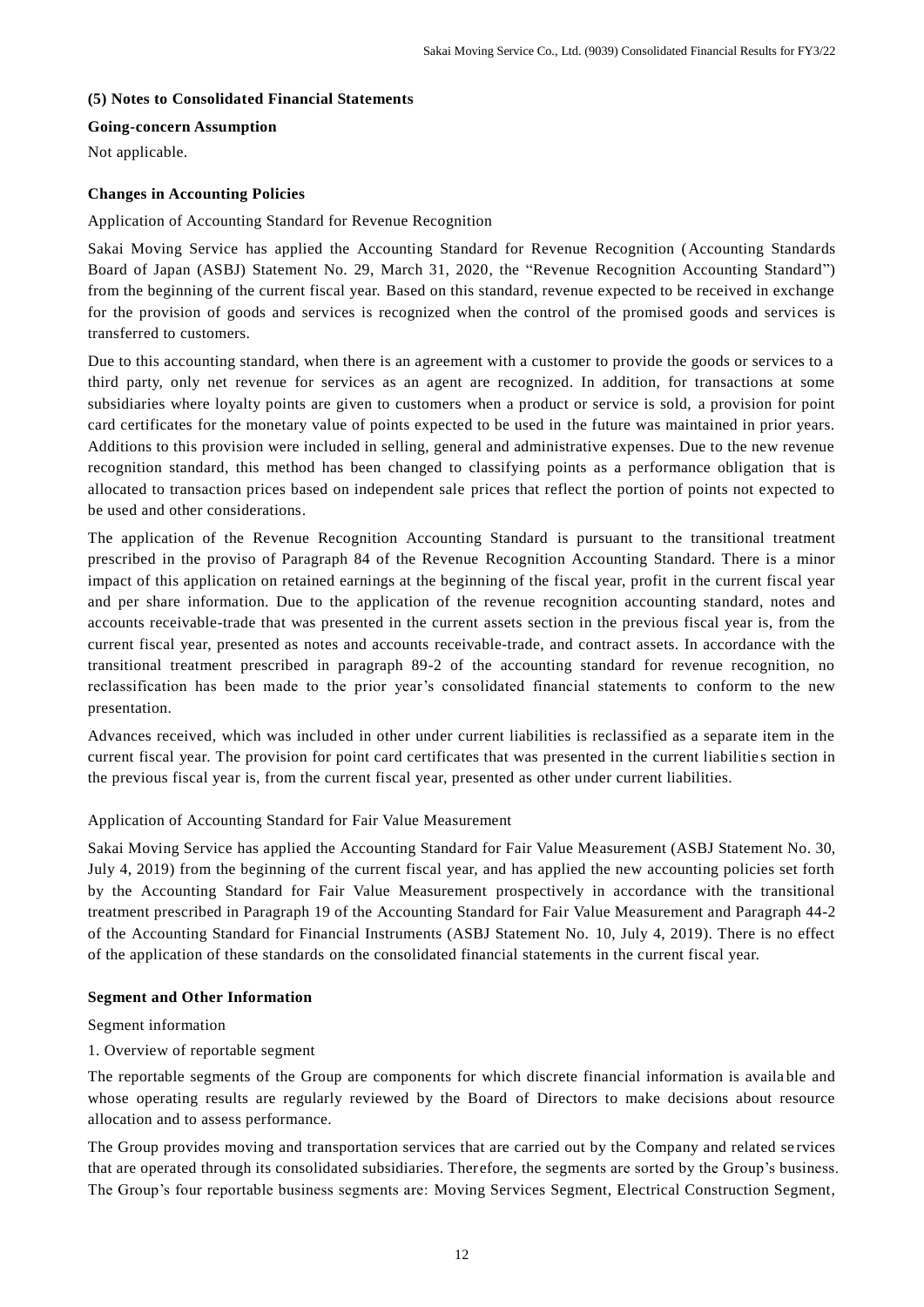Clean Services Segment, and Reuse Segment.

2. Method of calculating net sales, profit or loss, assets and other items for each reportable segment

Profits for reportable segments are generally ordinary profit figures.

Depreciation, amortization, and other expenses relating to corporate assets that are not allocated to any of the reportable business segments are allocated to each business segment according to certain defined criteria.

3. Information related to net sales and profit or loss, assets and other items for each reportable segment FY3/21 (Apr. 1, 2020 – Mar. 31, 2021)

|                                                                       |                        |                            |                |          | (Millions of yen) |  |
|-----------------------------------------------------------------------|------------------------|----------------------------|----------------|----------|-------------------|--|
|                                                                       |                        | Reportable segment         |                |          |                   |  |
|                                                                       | <b>Moving Services</b> | Electrical<br>Construction | Clean Services | Reuse    | Subtotal          |  |
| Net sales                                                             |                        |                            |                |          |                   |  |
| Sales to external<br>customers                                        | 88,844                 | 3,668                      | 4,220          | 3,094    | 99,827            |  |
| Inter-segment sales and<br>transfers                                  |                        | 3,042                      | 53             | 36       | 3,133             |  |
| Total                                                                 | 88,846                 | 6,710                      | 4,273          | 3,130    | 102,961           |  |
| Segment profit                                                        | 10,461                 | 427                        | 243            | 243      | 11,375            |  |
| Segment assets                                                        | 57,543                 | 2,808                      | 5,082          | 3,406    | 68,841            |  |
| Other items                                                           |                        |                            |                |          |                   |  |
| Depreciation                                                          | 1,099                  | 17                         | 125            | 40       | 1,283             |  |
| Interest income                                                       | 8                      | $\Omega$                   |                | $\Omega$ | 9                 |  |
| Interest expenses                                                     | 15                     | $\theta$                   | $\mathbf{0}$   | 1        | 17                |  |
| Increase in property,<br>plant and equipment and<br>intangible assets | 3,069                  | 15                         | 11             | 8        | 3,104             |  |

|                                                                       | Other<br>(Note 1)        | Total   | Adjustments<br>(Notes 2, 3) | Amounts shown on the<br>consolidated financial<br>statements (Note 4) |
|-----------------------------------------------------------------------|--------------------------|---------|-----------------------------|-----------------------------------------------------------------------|
| Net sales                                                             |                          |         |                             |                                                                       |
| Sales to external<br>customers                                        | 505                      | 100,333 | -                           | 100,333                                                               |
| Inter-segment sales and<br>transfers                                  | 76                       | 3,210   | (3,210)                     |                                                                       |
| Total                                                                 | 581                      | 103,543 | (3,210)                     | 100,333                                                               |
| Segment profit                                                        | 284                      | 11,660  | 68                          | 11,728                                                                |
| Segment assets                                                        | 7,883                    | 76,724  | 22,763                      | 99,488                                                                |
| Other items                                                           |                          |         |                             |                                                                       |
| Depreciation                                                          | 53                       | 1,337   | -                           | 1,337                                                                 |
| Interest income                                                       | $\mathbf{0}$             | 9       | -                           | 9                                                                     |
| Interest expenses                                                     | $\overline{\phantom{a}}$ | 17      | -                           | 17                                                                    |
| Increase in property,<br>plant and equipment and<br>intangible assets | 5                        | 3,110   | 308                         | 3,418                                                                 |

Notes: 1. Other represents the businesses which are not included in any of the reportable segments and mainly consists of rea l estate leasing business.

2. The 68 million yen adjustment to segment profit includes elimination for inter-segment transactions.

3. The adjustment to segment assets include corporate assets that cannot be allocated to any of the reportable segments.

4. Total segment profit is adjusted with ordinary profit shown on the consolidated statement of income.

5. Depreciation includes amortization of long-term prepaid expenses.

6. The 308 million yen adjustment to increase in property, plant and equipment and intangible assets is mainly those related to corporate assets.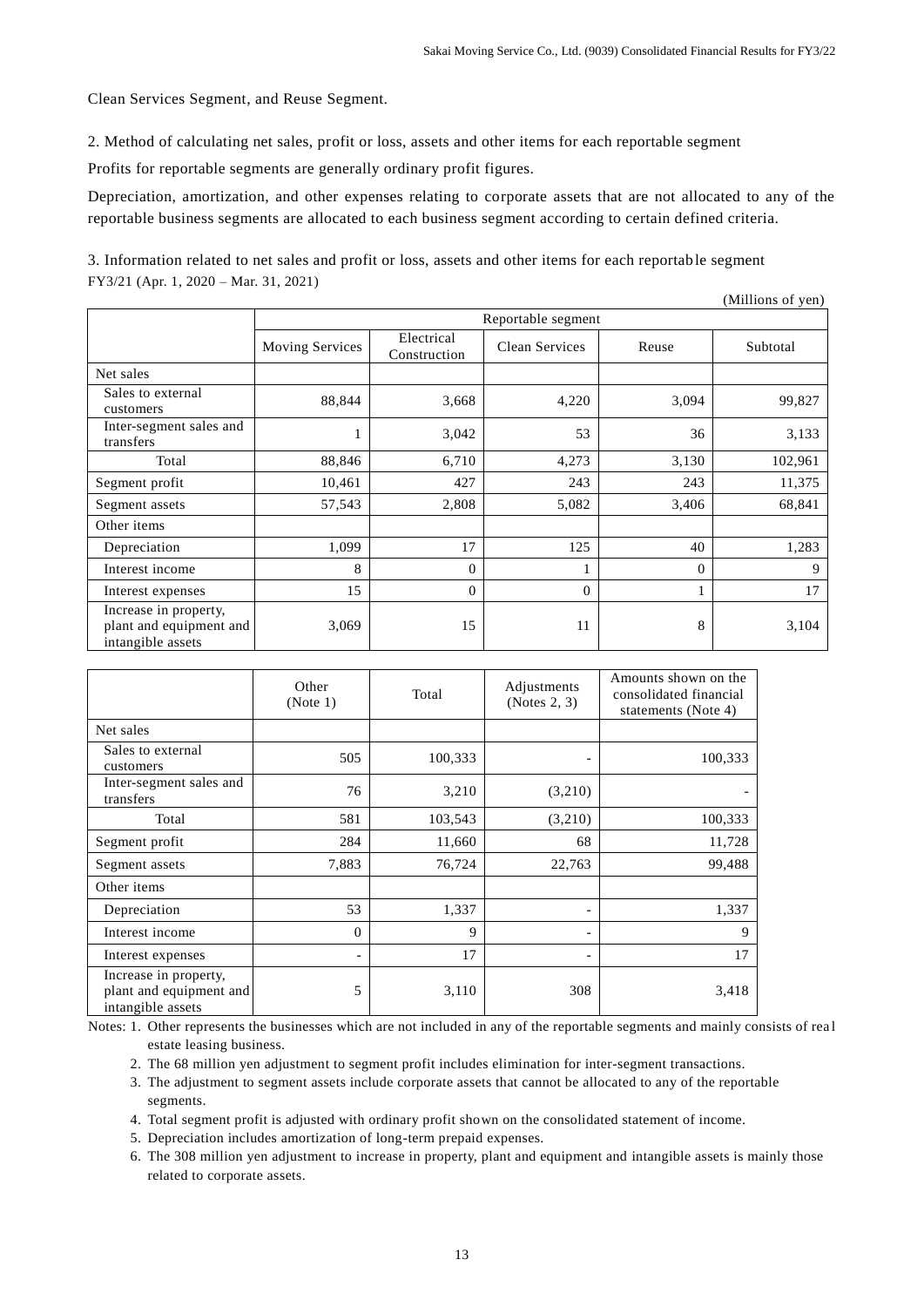#### FY3/22 (Apr. 1, 2021 – Mar. 31, 2022)

(Millions of yen)

|                                                                       |                 | Reportable segment         |                |          |          |  |
|-----------------------------------------------------------------------|-----------------|----------------------------|----------------|----------|----------|--|
|                                                                       | Moving Services | Electrical<br>Construction | Clean Services | Reuse    | Subtotal |  |
| Net sales                                                             |                 |                            |                |          |          |  |
| Sales to external<br>customers                                        | 91,444          | 3,770                      | 4,590          | 3,542    | 103,347  |  |
| Inter-segment sales and<br>transfers                                  | $\overline{c}$  | 3,252                      | 83             | $\theta$ | 3,337    |  |
| Total                                                                 | 91,447          | 7,022                      | 4,673          | 3,542    | 106,685  |  |
| Segment profit                                                        | 10,310          | 501                        | 430            | 108      | 11,350   |  |
| Segment assets                                                        | 58,774          | 3,184                      | 5,159          | 3,416    | 70,534   |  |
| Other items                                                           |                 |                            |                |          |          |  |
| Depreciation                                                          | 1,032           | 19                         | 129            | 39       | 1,221    |  |
| Interest income                                                       | 8               | $\Omega$                   | $\Omega$       | $\Omega$ | 8        |  |
| Interest expenses                                                     | 15              | $\overline{0}$             | $\mathbf{0}$   |          | 17       |  |
| Increase in property,<br>plant and equipment and<br>intangible assets | 3,649           | 5                          | 13             | 30       | 3,698    |  |

|                                                                       | Other<br>(Note 1) | Total   | Adjustments<br>(Notes 2, 3) | Amounts shown on the<br>consolidated financial<br>statements (Note 4) |
|-----------------------------------------------------------------------|-------------------|---------|-----------------------------|-----------------------------------------------------------------------|
| Net sales                                                             |                   |         |                             |                                                                       |
| Sales to external<br>customers                                        | 537               | 103,884 |                             | 103,884                                                               |
| Inter-segment sales and<br>transfers                                  | 77                | 3,415   | (3,415)                     |                                                                       |
| Total                                                                 | 614               | 107,300 | (3, 415)                    | 103,884                                                               |
| Segment profit                                                        | 315               | 11,666  | (380)                       | 11,286                                                                |
| Segment assets                                                        | 9,205             | 79,740  | 23,801                      | 103,542                                                               |
| Other items                                                           |                   |         |                             |                                                                       |
| Depreciation                                                          | 65                | 1,286   |                             | 1,286                                                                 |
| Interest income                                                       | $\mathbf{0}$      | 8       |                             | 8                                                                     |
| Interest expenses                                                     | 1                 | 18      | -                           | 18                                                                    |
| Increase in property,<br>plant and equipment and<br>intangible assets | 535               | 4,233   | 184                         | 4,418                                                                 |

Notes: 1. Other represents the businesses which are not included in any of the reportable segments and mainly consists of real estate leasing business.

- 2. The -380 million yen adjustment to segment profit includes elimination for inter-segment transactions.
- 3. The adjustment to segment assets include corporate assets that cannot be allocated to any of the reportable segments.
- 4. Total segment profit is adjusted with ordinary profit shown on the consolidated statement of income.
- 5. Depreciation includes amortization of long-term prepaid expenses.
- 6. The 184 million yen adjustment to increase in property, plant and equipment and intangible assets is mainly those related to corporate assets.

# 4. Information related to revisions for reportable segments

- (1) As described in Changes in Accounting Policies, Sakai Moving Service has applied the Accounting Standard for Revenue Recognition (ASBJ Statement No. 29, March 31, 2020) from the beginning of FY3/22 and changed the accounting method for revenue recognition. Accordingly, the method for calculating segment profit or loss has been changed as well. The effect of this change is insignificant.
- (2) In FY3/22, the Recycling business segment was renamed the Reuse business segment. The change does not influence the segment information. The segment information for FY3/21 is prepared and disclosed using the new segment name.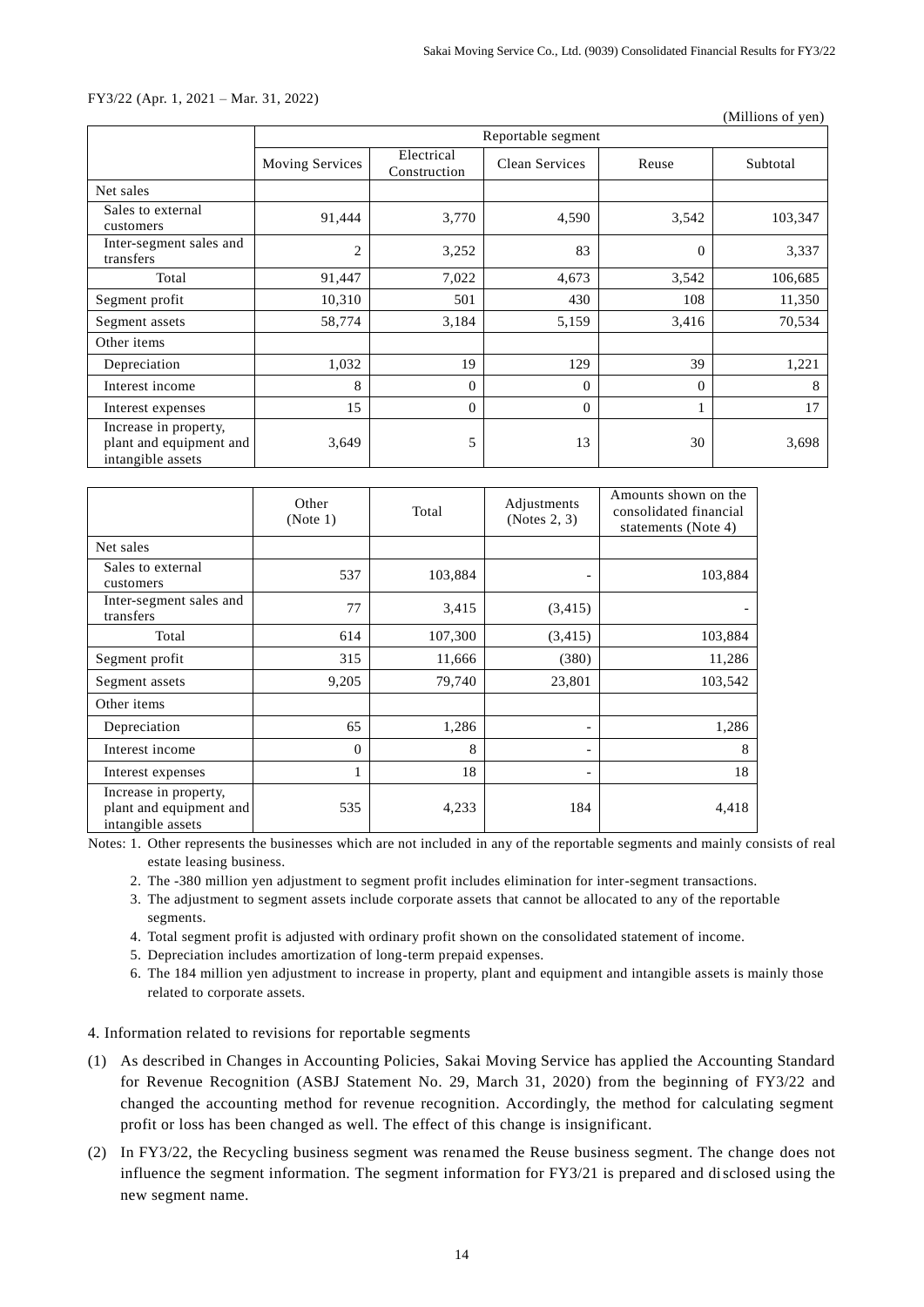Information related to impairment losses on non-current assets for each reportable segment

FY3/21 (Apr. 1, 2020 – Mar. 31, 2021)

Not applicable.

# FY3/22 (Apr. 1, 2021 – Mar. 31, 2022)

|                 |                        |                            |                |       | (Millions of yen) |
|-----------------|------------------------|----------------------------|----------------|-------|-------------------|
|                 | Reportable segment     |                            |                |       |                   |
|                 | <b>Moving Services</b> | Electrical<br>Construction | Clean Services | Reuse | Subtotal          |
| Impairment loss | 508                    |                            | -              |       | 508               |

|                 | Other | Total | Adjustments              | Amounts shown on the<br>consolidated financial<br>statements |
|-----------------|-------|-------|--------------------------|--------------------------------------------------------------|
| Impairment loss |       | 508   | $\overline{\phantom{0}}$ | 508                                                          |

Information related to goodwill amortization and the unamortized balance for each reportable segment FY3/21 (Apr. 1, 2020 – Mar. 31, 2021)

|                              | Reportable segment |                            |                |       |          |
|------------------------------|--------------------|----------------------------|----------------|-------|----------|
|                              | Moving<br>Services | Electrical<br>Construction | Clean Services | Reuse | Subtotal |
| Amortization for the period  |                    |                            | 89             |       | 89       |
| Balance at the end of period |                    |                            | 22             | -     |          |

|                              | Other | Total | Adjustments | Amounts shown on the<br>consolidated financial<br>statements |
|------------------------------|-------|-------|-------------|--------------------------------------------------------------|
| Amortization for the period  |       | 89    |             |                                                              |
| Balance at the end of period |       |       |             |                                                              |

# FY3/22 (Apr. 1, 2021 – Mar. 31, 2022)

(Millions of yen)

(Millions of yen)

|                              | Reportable segment |                            |                |       |          |
|------------------------------|--------------------|----------------------------|----------------|-------|----------|
|                              | Moving<br>Services | Electrical<br>Construction | Clean Services | Reuse | Subtotal |
| Amortization for the period  |                    |                            | 39             |       | 39       |
| Balance at the end of period |                    |                            | 153            |       | 153      |

|                              | Other | Total | Adjustments | Amounts shown on the<br>consolidated financial<br>statements |
|------------------------------|-------|-------|-------------|--------------------------------------------------------------|
| Amortization for the period  |       | 39    |             | 39                                                           |
| Balance at the end of period |       | 153   |             |                                                              |

Information related to gain on bargain purchase for each reportable segment

Not applicable.